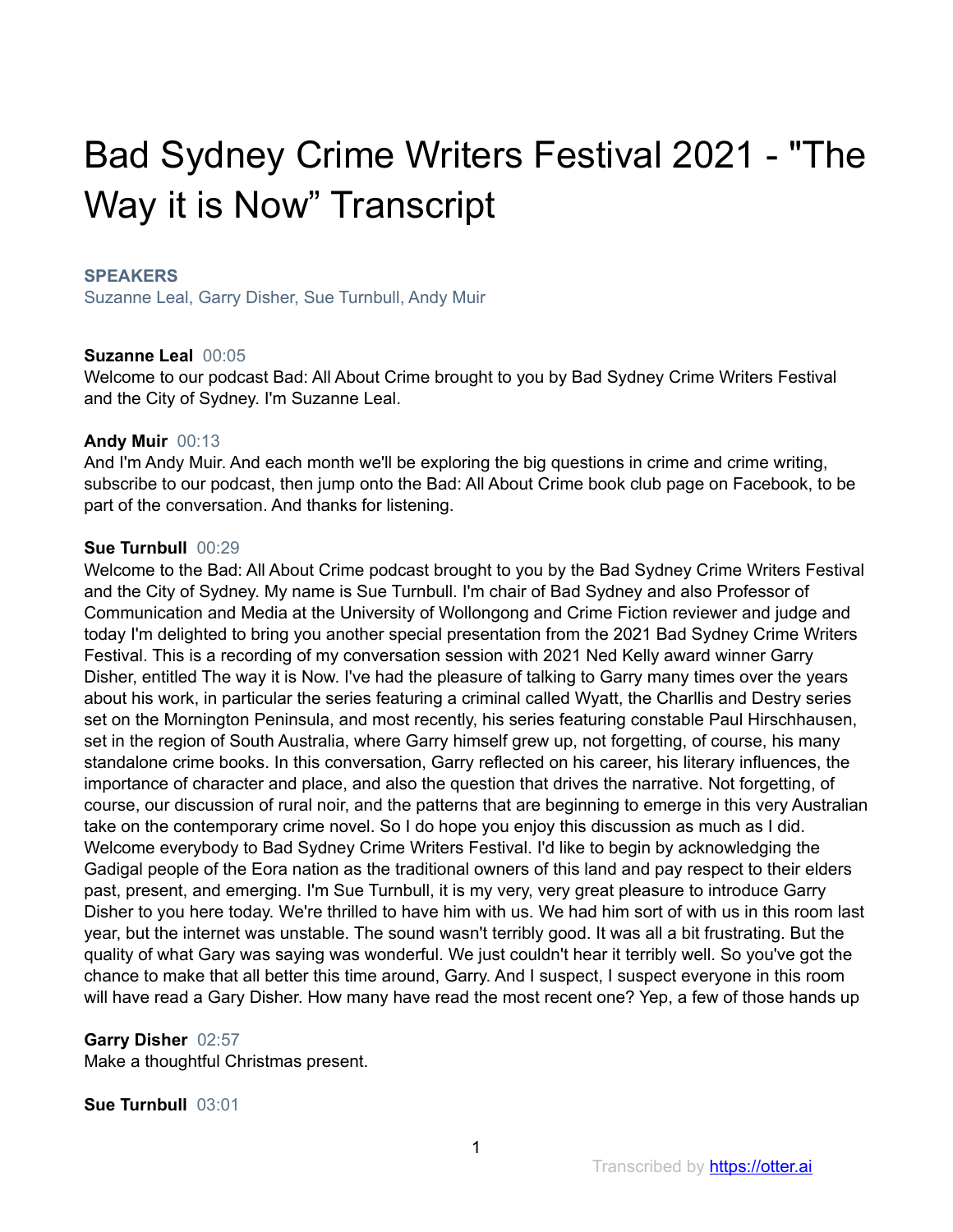What about the Wyatt series? Hands up? If you read Wyatt? Fabulous, hands up if you're a fan of Hirsch, they're here too. The Mornington Peninsula Series? Yep, yep. Yep. I think we've got them covered. What about the standalone? Because this is a standalone? Oh, yeah. Yep, we've got standalones here, too. So Garry, it's been an extraordinary career, you're, you're you've won so many awards and so many prizes and you're huge in Germany. I don't know if you know that but Garry is, you've won some sort of German prize too haven't you?

## **Garry Disher** 03:36

Yeah I've won four German Best Novel awards?

#### **Sue Turnbull** 03:41

Why? What do you think? Is it? What is it about the German audience that that have picked up on? On you?

#### **Garry Disher** 03:50

I don't know about me, but nationally, they're very keen readers, keen book buyers and there's no sort of cultural cringe involved. They are very open to literature from overseas. I suppose there's perhaps the exotic appeal too but I would think that the exotic Australian setting wouldn't travel unless they were internationals. Universal themes I'm trying to say, because all crime novels are about love and hate and betrayal and they are, they travel everywhere. So but for whatever reason, they like my books, which is great.

#### **Sue Turnbull** 04:33

And and then of course, there's, as you said, the exotic setting, and we'll be talking about setting quite a lot later on. But I did say that we would acknowledge that initially you were going to be talking to Tony Birch and I wondered if you'd like to tell us what because you've read his short stories, his most recent short story collection, and I was really intrigued about the possibilities of that conversation between someone who was identified as an Indigenous literary author, and Garry, who comes from a very different section of the literary world. And we'll talk about that.

#### **Garry Disher** 05:12

But I would like to have asked Tony a couple of things. One is Hemingway's iceberg analogy, I don't know if you know it. But Ernest Hemingway said that the movement of a short story is like an iceberg, that there's only 1/10 showing above the surface and nine tenths under the surface, but still an essential part of the whole. And I was reminded of that when I read his, the short story collection that on the surface, just some very simple things are happening, simple conversations or simple interactions about about people, but under, underneath you have a sense of, of unspoken heartache for whatever or whatever it might be. So I was struck by that in those stories. And I'd like to talk to him about dirty realism. Dirty realism has probably had its day, but it was very influential. When I started writing short fiction, an American movement, popularised, I suppose, by Raymond Carver, Richard Ford, Bobby Anne Mason, Tobias Wolff and some of those people. Whose subject matter was ordinary people but probably working class struggling lower middle class, trying to try and do better themselves, trying to make sense of a baffling situation they found themselves in, trying to battle through. And Tony's stories are a bit like that. But dirty realism had a bit of a bad name in Australia, because it was mistaken for in a suburban group, household grunge drug taking fiction, but it wasn't that at all. Someone used dirty realism as a label, which is perhaps an unfortunate label, but it's about ordinary people struggling to make sense of their lives and Tony's, stories are like that and I think perhaps, that appeals to me too,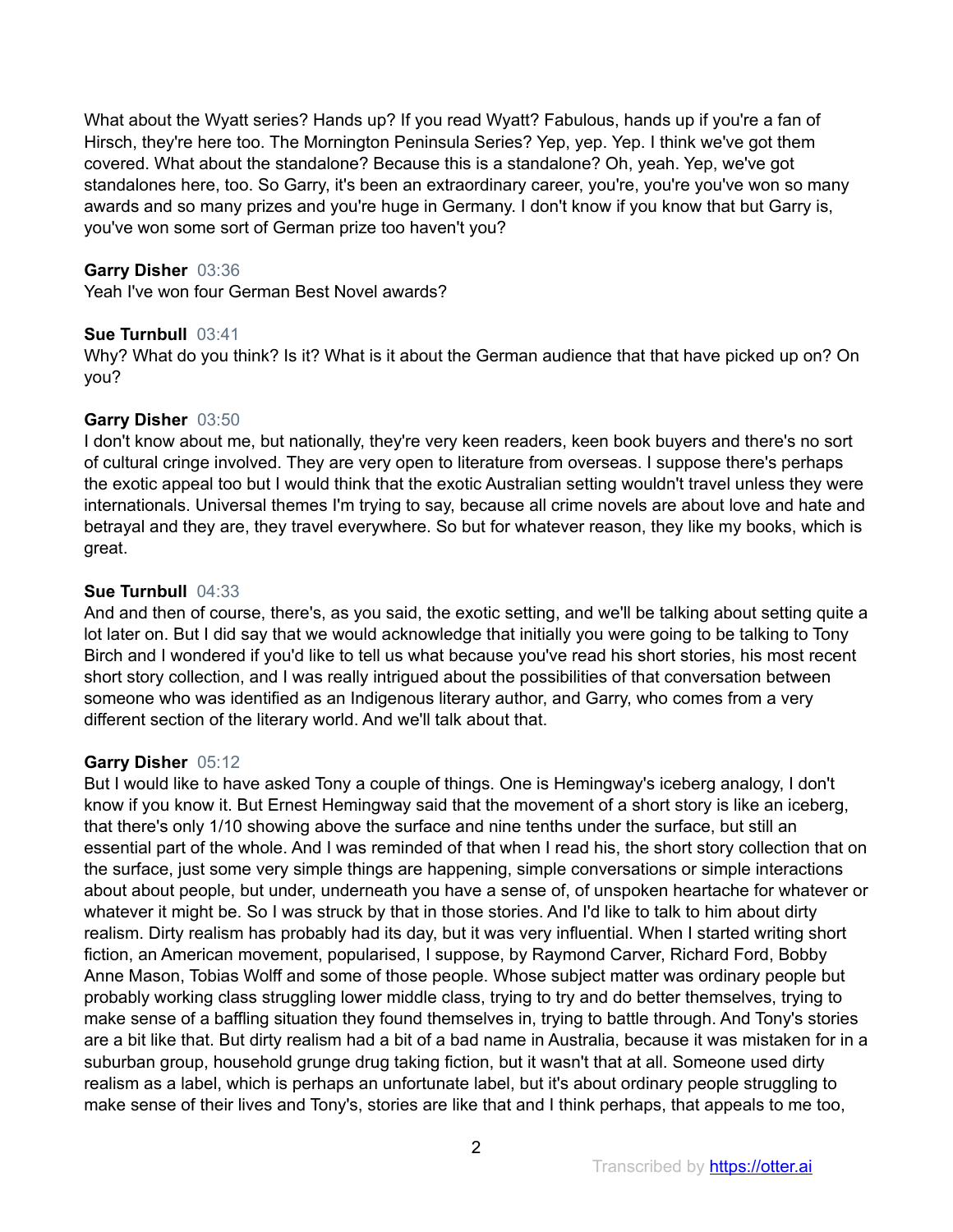because a lot of the characters I write about are ordinary people who've stepped up in some way. I'm not writing about super villain, villains, ever. I'm just writing about people who are struggling, and often they get it wrong and the repercussions of that.

#### **Sue Turnbull** 07:25

And, actually, that, there are two questions that come out of that for me, which is, does the iceberg analogy apply to your books as well?

## **Garry Disher** 07:34

I think it does. I started my career as a short story writer, I probably published 40 odd short stories in literary magazines before I wrote my first novel, and implication, and suggestion are the big strengths of short, short stories. And I think I still use those techniques in the longer works, the novels, that that there are things going on, on underneath the surface that are hinted at by body language, by language, by conversation, and so on.

#### **Sue Turnbull** 08:07

And we should acknowledge here that that you said, you wrote short stories, and you were writing literary fiction at one stage. And there's this whole thing about the what is literary fiction, as opposed to crime fiction, and the blurry line between the two. And I've got a quote from you from one of your essays, which is a bit provocative, which says, "I think crime novels can tell us more about human frailty, and the world we live in than literary novels." Discuss.

#### **Garry Disher** 08:41

Okay. I wish I could go back and burn everything I've said in the past. But I think there's a lot of truth. It's assumed, I think, by too many people that crime fiction is junk fiction. We love to take it to our holiday house in summer and we leave it behind in the holiday house because it doesn't really have any value apart from that, apart from distracting us for a few hours when we're on holiday. But I think good crime fiction does tell us about the world we live in. It explores prevailing social tensions. It's about character and character interaction. It's assumed that it's if it's crime fiction, it's poorly written. But that's not the truth, as we know with with Peter Temple, who won the Miles Franklin, the premier Literary Award in Australia, with with his crime novel, was it it was Truce?

# **Sue Turnbull** 09:36

Truth, it should have been the Broken Shore, but it was Truth.

# **Garry Disher** 09:39

Yeah. So I would defend crime fiction on many, many levels. And I think it's why it's so popular. It's not because it's got car chases in it or or a puzzle about who, who bumped off the victim. It's about human interaction. It's about on one level there's an element of fear but to the God of grace of God go, ,I think we see people who've stuffed up their lives, for believable reasons and that we can identify with. And there's been a big shift in crime fiction too from the early days of Agatha Christie and those hardboiled Los Angeles Private Eye novels, where the main character was a cipher really. It's been said that Agatha Christie's Miss Marple was a super reasoning machine. She had no social context. But with Sara Paretsky, and other writers like her in the 80s and 90s. Suddenly, we had crime, main characters who were like us, crucially, they're not us because they fear, they tread we were we fear to tread, but they had messy love lives, they had stale cheese in the fridge. They're concerned about the welfare of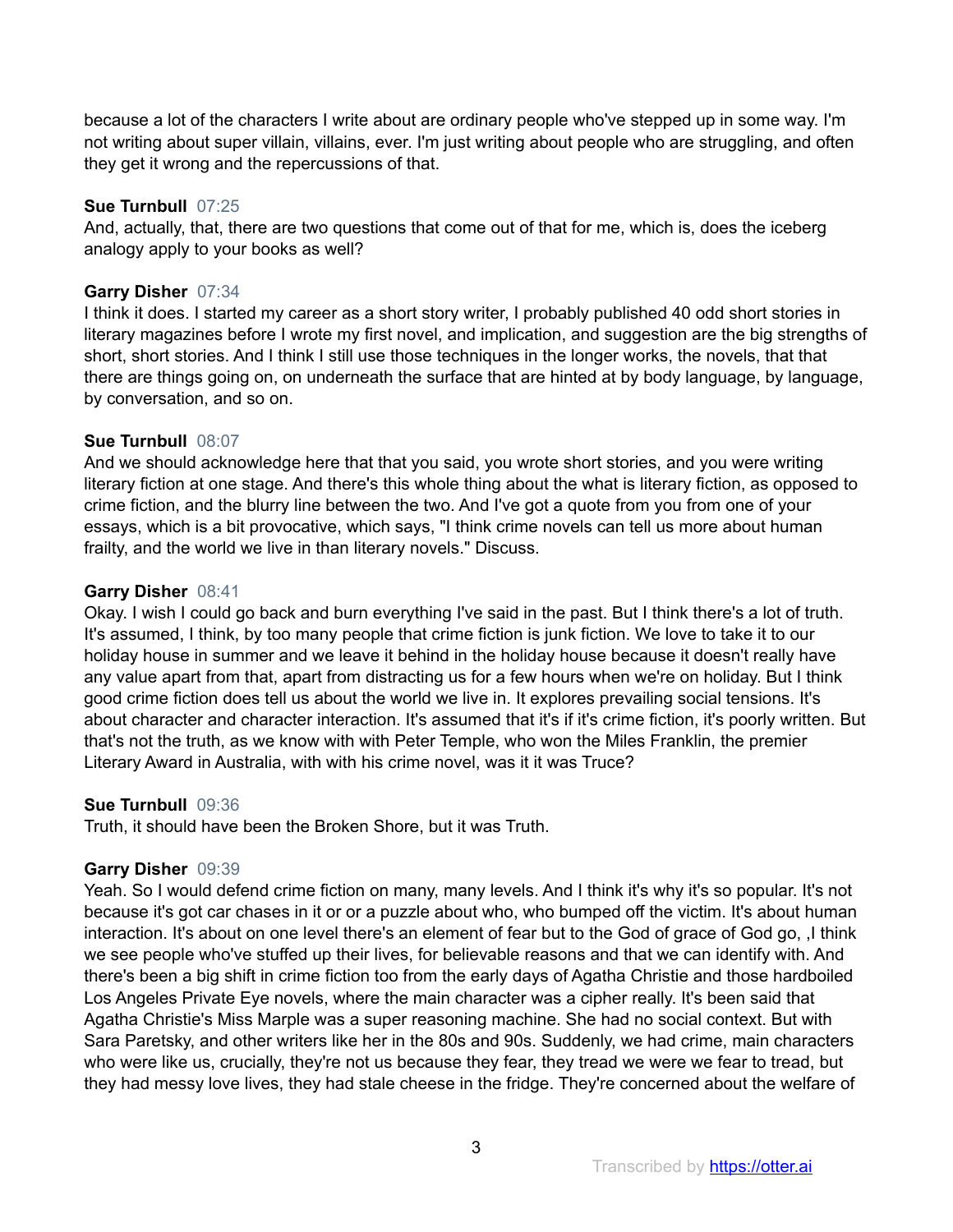their aged parents, and so on. So that was a big shift in crime fiction, I think. And that's another reason why, why it's appealing because we can relate to the characters and what's going on.

# **Sue Turnbull** 11:14

And we were just having a little chat before we started here, because I have an ongoing kind of vendetta with the Melbourne and he writes for the Australian, Peter Craven, who only ever refers to crime fiction as quality trash and I, I have just, I've just had so many conversations with him and debates with him in my head, about that whole thing that he's, he's devoted to the classics, and he cannot see that we're actually producing contemporary classics, that the Broken Shore is a contemporary, classic. And that, you know, many of your books, I think, would qualify Bitterwash Road is is one of my absolute favourites of yours as it was the first of the Hirsch series, I think of capturing a particular moment in time. Let's, let's come to the latest book, because it's actually a return to the Mornington Peninsula. And I want to ask you a question, Garry, where's home for you?

# **Garry Disher** 12:20

It's a nice little town called Balnarring on the Mornington Peninsula. Less than an hour and a half from the city depending on traffic. It's on the side of the peninsula that's not so busy in summer, the Port Sea, Sorrento, Mount Martha, Mount Elisa side of the peninsul, the bay suburbs are to be avoided in summer, but on the other side of, the Western port side, which is very quiet and low key in summer. I live on a dirt road about seven, eight minutes drive from the beach and I walk on the beach every day and I had to I had to walk on the beach with new eyes when I wrote this book because I took the beach, well I've never taken the beach for granted, it's different every day but I realised I wasn't seeing things. And so when I started this book, I walked with this with fresher eyes, I suppose.

# **Sue Turnbull** 13:19

I don't often do this. Do you think you could do it? Could you read the first paragraph of that chapter? Just, just about the beach.

# **Garry Disher** 13:28

So it's Christmas morning. Charlie was on the beach at 6:15. So was everyone else the older locals anyway, many of whom he hadn't seen since he was a kid. All were carrying themselves with a kind of benign, slow moving grace as they bless the day and each other. The murmurs and the stillness, the hazy colours along the horizon and the perfect, perfect glass like water. Charlie hated to breach it. So he didn't go in, just stood there on the sand with his towel. The beach as a cathedral he thought, morning prayers and benedictions. Usually the beach was implicit with loss. Lost coins, lost jewelry, lost virginity, lost lives, sand castles, footprints and hopscotch letters, loss to the clawing type water.

# **Sue Turnbull** 14:13

That was just such a beautiful and poignant evocation of the beach and beach culture. So this is a standalone and you've returned to the Mornington Peninsula after being with Hirsch in South Australia for a period of time, which is also home too isn't it?

# **Garry Disher** 14:33

Yes, it's wheat and wool country halfway between Adelaide and the Flinders Ranges. That's where I grew up and where I still have family.

# **Sue Turnbull** 14:40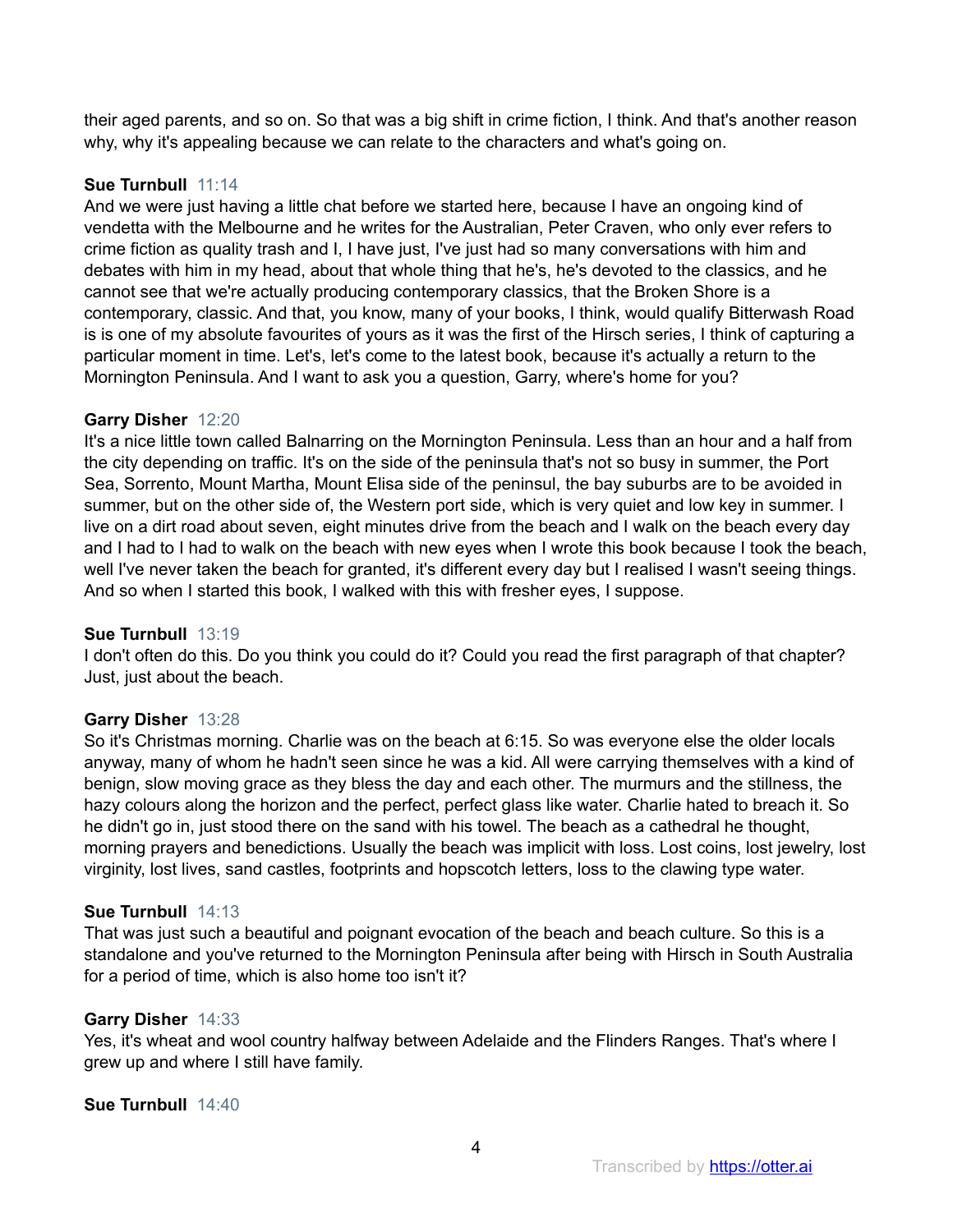But you decided to come back to the Mornington Peninsula. Yeah,

# **Garry Disher** 14:43

Well my publisher badly wanted another her straightaway after after Consolation, but I had to resist him, lovely bloke, but I had to resist him. I needed a break from Hirsch. I often do with books. I'd like to, I like to push at my own boundaries, but I like to try different things from year to year too. So I wanted to, I didn't want to write another big city novel, like, perhaps under the cold bright lights, which is set in Melbourne. So I thought for various reasons, I wrote about my second home, the Mornington Peninsula, the beach suburbs.

# **Sue Turnbull** 15:26

So for those who haven't read the book, could you just give us a little synopsis of the, of what engages you? You've written somewhere else that every book, every mystery begins with a question, or every story begins with a question. What's the question here?

# **Garry Disher** 15:42

Well, I suppose it's a quest novel, in the sense that the main character, Charlie Revin, he's a policeman in the Sex Crimes Unit but he's been suspended, because he got into a Barney with his inspector and pushed him over, over a desk. So he's on suspension, his marriage has broken up and he's gone back to the little shack at the beach where he grew up. And his father has since left there, but it's still in the family and he's got no, he's got time on his hands now and he wants to solve the mystery of his mother's disappearance. 20 years ago, at the same time, a little boy who's on, who'd been bullied at school camp, had run away from the camp, and is also missing. So no bodies just two missing people, coincidentally, at the same time, and so he sets out the quest to work out who what might have happened to his mother, because for 20 years, his father has been the chief suspect. Everyone thinks that his mother was murdered and murdered by his father, and he's keen to prove his innocence. I got the idea from, I get a lot of ideas from newspapers. I'm not interested ever in writing about the crime that the newspaper article's about. I use it as a springboard. But there was a story a few years ago in Melbourne of an elderly man taken to trial for the murder of his wife 20 years earlier, and there was a body and all the rest of it, but not enough evidence at the time. And apparently, for 20 years, his only child, a son, firmly believed he did it. So I was using a newspaper article, but also characterised as I think asked the question, what if? What if there were two brothers, one of them thinks dad's innocence, and the other one thinks dad's guilty? So that gave me the question that drove, drives the book? What happened to them? And how will? How will he discover it? And will he discover it? What the truth is?

# **Sue Turnbull** 17:43

So had you got this worked out as a strategy and a structure and a plot before you started?

# **Garry Disher** 17:51

Yeah, so some of my writer colleagues say they don't plan. They just start with a scene or a character or whatever, whatever it is write to see what happens. But I used to do that I think early in my writing career, with a literary, these so called literary short stories, and a couple of early novels. I like a quote from the Irish writer, Shauna Phelan, he said the need to be three elements present at the start, for the writer and the reader; a character, a situation and a promise. And that's how I wrote my early stories and novels, just to see a voyage of discovery to see what would happen. And I tried that with a first crime novel, The White Novel and it was a dismal failure. I had, I had my character written into a corner, and I didn't know how to get him out of it, I was relying on coincidence. So I realised I needed to stay a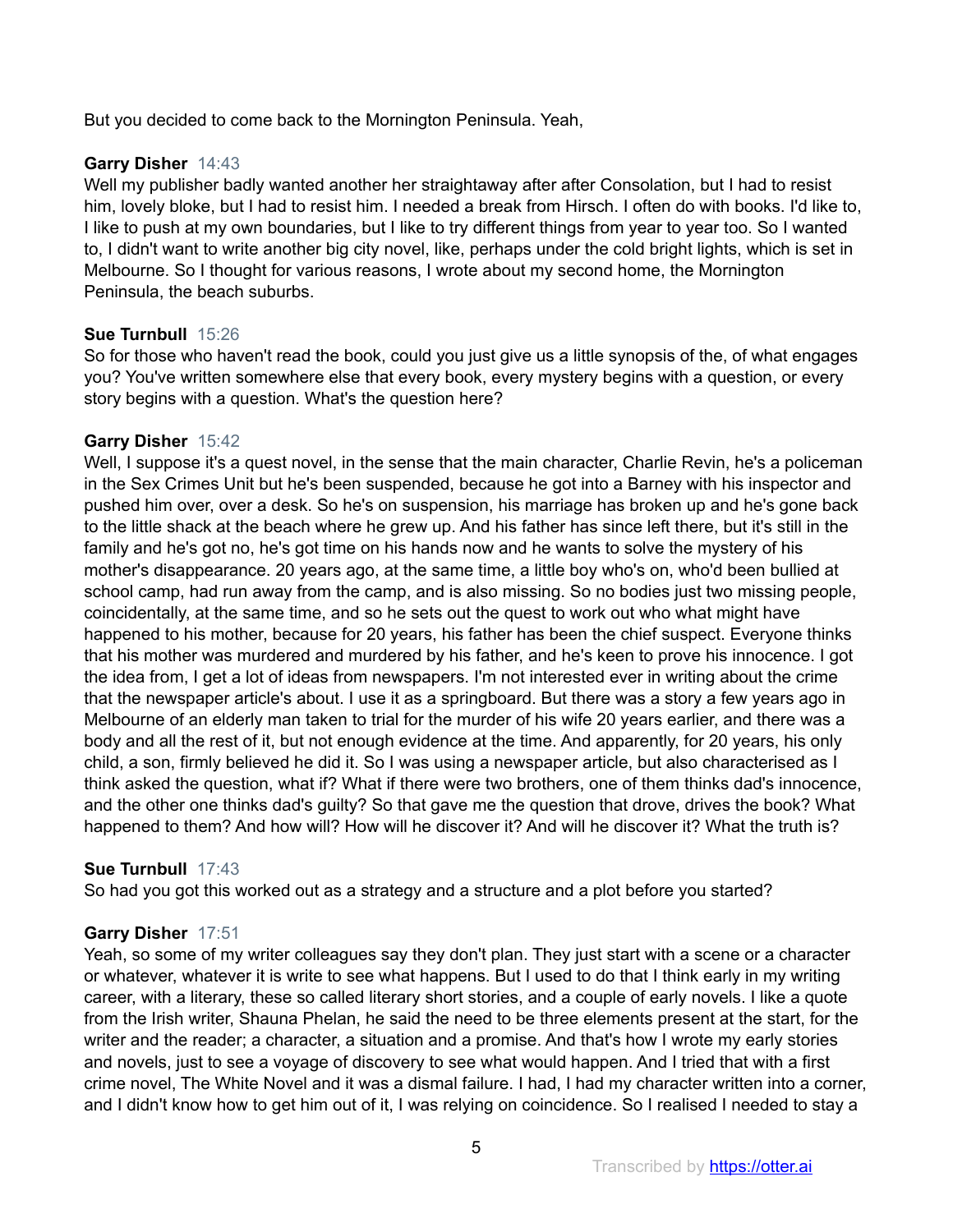step ahead of the story, a step ahead of the reader. I needed to plan, so now I'm a planner. I spend several weeks planning a crime novel, starting with the overall arch of the story and then refining it. And there will, there will be the stages and then refining it further, and they will be the chapters. That's how I write them.

# **Sue Turnbull** 19:10

So you've actually, before you start, you've got a pretty good idea of how it's going to proceed and unfold because you've got two timeframes here that you're also dealing with.

# **Garry Disher** 19:20

Yeah. Yeah, I have the whole book in my head before I start, basically. But yeah, it's written on two timeframes, so that the early couple of chapters are like five or six short chapters are set 20 years ago, when Charlie's mother disappears, and the little boy disappears from camp. And then we jump forward 20 years. Charlie is older and wiser and part of part of the tension for Charlie is that he can't work as a cop. Now he's on suspension. He wants to investigate, but he can't use the things the techniques that an ordinary cop a private detective can use because he's got no power anymore. So just I'm interested in, in conflict for characters, what, what's holding them back what's restricting them.

# **Sue Turnbull** 20:14

It's also interesting too is, we were talking to Sarah Bailey this morning, and she was talking about writing something in 2005, when there weren't any platforms, and there weren't this, that and the other. There's a whole way in which policing has changed as a result of technology and it's whether you're on top of that, or whether you go back in time to avoid it.

# **Garry Disher** 20:34

It's a it is a bit of a fraud issue for me, the role of technology in policing, particularly with with the Wyatt novels, because Wyatt, if you don't know the Wyatt novels, these are crime from the inside novels. They're caper novels. The main character's a cop, not a cop! A crook. He robs banks and payroll vans. And it's a struggle for me as a writer inside 2021. How do I have Wyatt pulling off a high tech robbery? When, you know, I need to spend several years researching how this high tech would work to be able to write it into the novel. So I think if I write another novel, another Wyatt novel it will have to be something something simple that he steals. I met that challenge with the one that is set in Noosa. He just breaks into a house and steals a painting, but I can't see him robbing a bank anymore.

# **Sue Turnbull** 21:35

There's too many security cameras, you'd have to take those out first. It gets very complicated. Wyatt, of course, we've had quite a few conversations over the years and I remember it talking about Wyatt because he was inspired by the crime novels of Donald Westlake.

# **Garry Disher** 21:52

That's right. Richard Stark, as he was called, his writing name for the for the Parker novels.

#### **Sue Turnbull** 21:59

So was that the inspiration for you to start writing crime the desire to emulate a particular style?

**Garry Disher** 22:07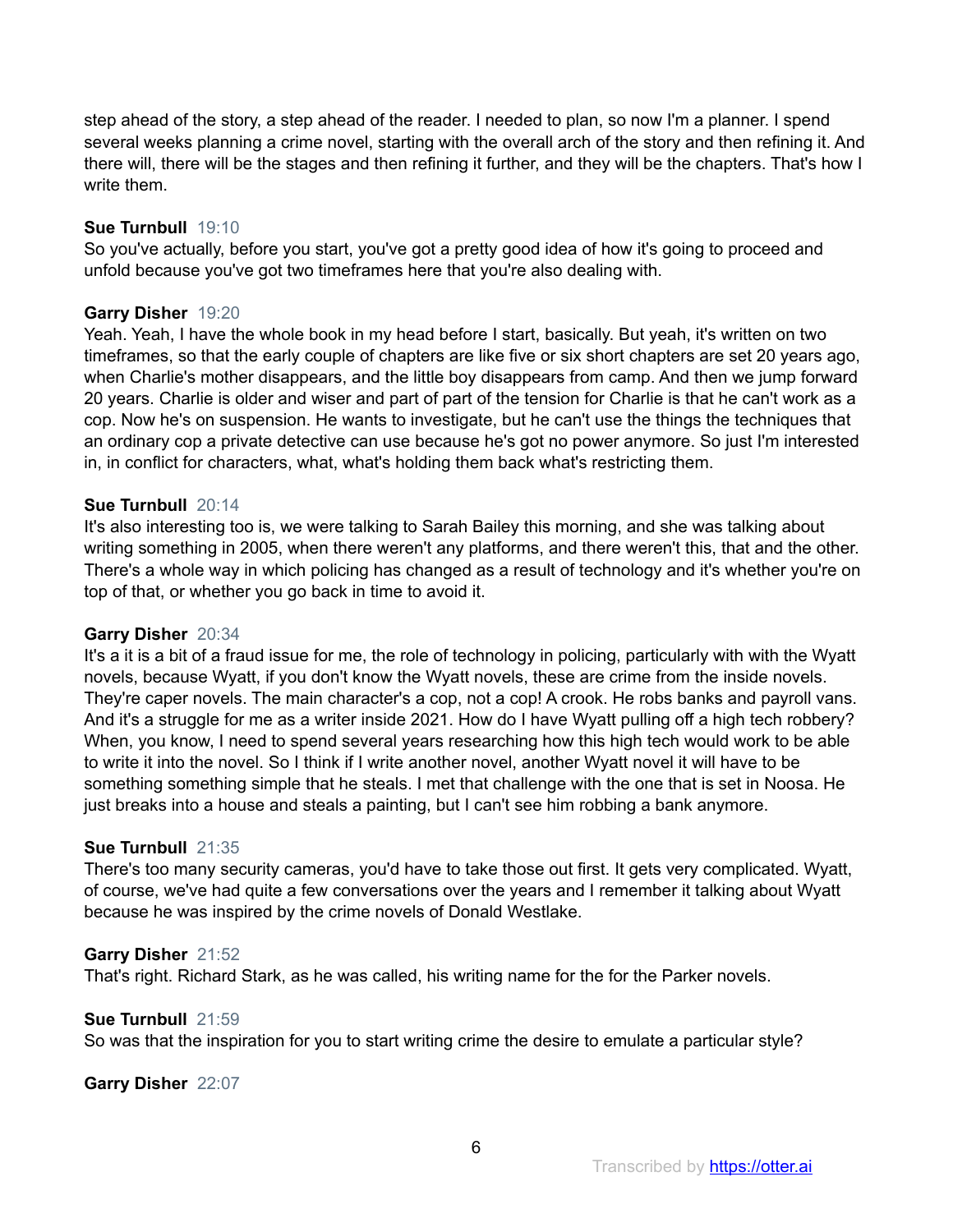Not to write crime, per se, no, I knew, I knew I always wanted to write crime because I loved reading it so much. But at the time, I was very, very fond of the Parker novels. I think there are about 15 of them. And Parker is a very hard boiled, yeah, he robs banks, payroll vans, or coin collections from coin shows or whatever it might be.

# **Sue Turnbull** 22:28

And the Wyatt books are morally very ambiguous, aren't they? Because you're in this situation where you've got to get, your reader has to be on side with Wyatt, but Wyatt's a crook. So how can, how do you position the reader in relation to a character like that?

# **Garry Disher** 22:47

Yeah, I do. I do get letters from readers saying I don't approve of Wyatt, but I want him to win. So I think I think books are tapping into that desire in us to pull the perfect crime. We've all you know, there's always someone we've wanted to bump off because they've done us wrong. Or we'd like to pull the perfect robbery. We don't of course. But I think these books tap into that desire. And but also on one level Wyatt has to also be a decent character. He'll kill people, if they've double crossed him. He's a killer. He's a very meticulous, cold, calculating planner of his robberies. But, you know, he's got certain standards, he's not a thrill killer. He won't deal with drugs, which makes these books totally implausible because that's where the big money is. So so that was important to me, too. But a rule of thumb for writing fiction is that you get to know your characters very well before you start to write. But I don't with Wyatt, he's a cipher. I have much, much more fun as a writer with the minor characters. Because they're fuckwits a lot of them and I have a great deal of fun with them. But But Wyatt we don't learn much about him. If, if I were to reveal that Wyatt had a bully as a father, that grew up in a broken home suddenly, Wyatt is vulnerable, and Wyatt'ss not Wyatt anymore. So we never ever learned much about him. There might be little, little touches. For example, in one of the books, I can't remember which one it is now, a job goes wrong and a female accomplices shot in the head, not fatally, but she's in a bit of a bad way and Wyatt being Wyatt isn't looking after her and nursing her because she's injured necessarily it's because if he leaves her behind, the police will grab her and learn about the case. But at the same time he has got this injured woman with him. And they hold it, holed up in a in a flat and she goes to have a shower, wash her hair or something. And he senses that she's struggling, because because she's been shot in the head, a grazing below. So he goes in and helps her wash her hair. So but that's about as much as we learn about the soft side of Wyatt.

# **Sue Turnbull** 25:20

But it's it's such a compelling scene, I do remember that scene and you think, "Oh, God, he's human, too. I think I love him." You know, we kind of like the bad guys, you know, the but because he is honourable in a way. Yeah. You know, he's, he's, he's not a fuckwit. And he's not dishonorable, but he's, it's an honor among thieves, right?

**Garry Disher** 25:41 Yeah.

# **Sue Turnbull** 25:42

Completely. So Challis and Destry. It was Hal Cha,lis who came first, wasn't it? In the series that originally were on the Mornington Peninsula. So that was a shift into a police procedural and the Dragon Man was the first one?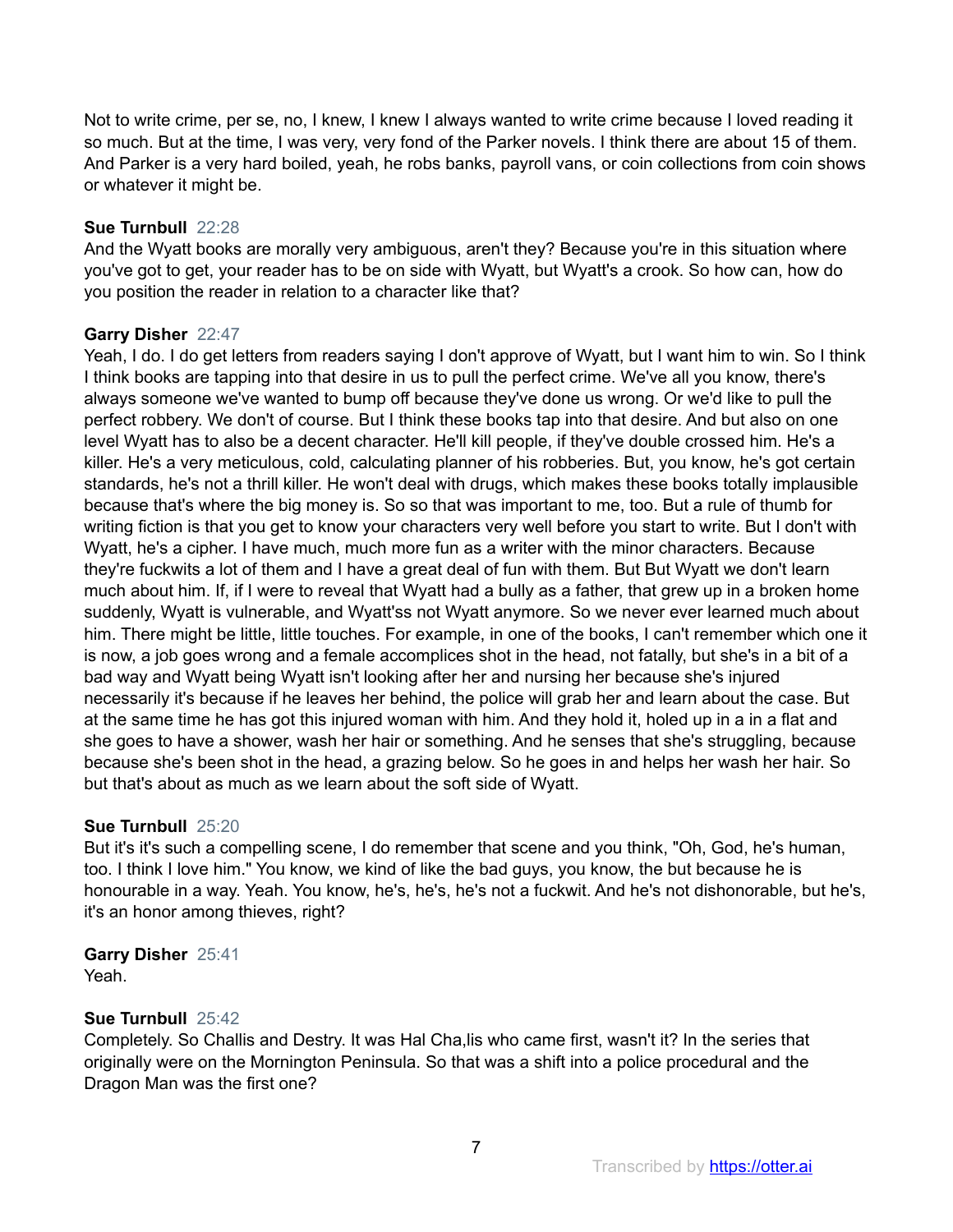**Garry Disher** 25:57 Yeah

#### **Sue Turnbull** 25:57

That was, I'm thinking it was mid 90s and it was around the time that we were getting a lot of serial killer, that was the, the wave that was coming through then.

## **Garry Disher** 26:07

Yeah. The the peninsula setting for the Challis novels, Challis and Destry novels was accidental, in the sense that I just moved down to the Mornington Peninsula, 1992 it was. And I thought I wanted to shift from Wyatt, I'd written six and six years so I wanted to a shift, so I wanted to write police procedurals. And I was influenced by because I think we all we writers build on a tradition. I was interested in the Inspector Resnick novels of John Harvey set in Nottingham. So I was interested in because he has an ensemble cast of characters, we see the public and private lives of the cops, major and minor crimes are investigating. It's not a, Nottingham is a city but it's not a major metropolis. But it's, but I thought, well, I'd like to write, so his sorts of books. And I thought I'd write about Melbourne, which I've only recently left, but I went went into the milk bar at the little town of Hastings on the west port side of the peninsula one day to buy lunch, and three or four women were ahead of me in the line, and women were serving. And they were all talking about having to take their daughters to netball practice by car now not daring to let them catch the bus because a serial killer operating in Frankston hadn't been caught yet. He raped and murdered three young women who were waiting at bus stops, etc. And I had this incredible sense of community fear, of community anxiety, of of how this crime has affected the lives of these, these mothers and their daughters, presumably the fathers too. But so I realised that, that's, that's where I wanted to set it.

#### **Sue Turnbull** 27:59

Yeah. And that setting. I mean, having spent time in the Mornington Peninsula, what I always loved was trying to work out where Garry Disher's fictional town actually was because you made Hastings, Waterloo. And even in this new book, I'm working up. Where are we now? Where's the real place?

#### **Garry Disher** 28:21

Yeah, well, the bad guy, I better not tell you who the bad guy is. It it refers to an actual public position. So I knew that I couldn't couldn't call it Balnarring Beach, Mirrick's Beach and Summer' Beach, so fictionalised the names of the towns. And I do that. One reason I why I chose to call Hastings, Waterloo, in the, in the books is because for fictional reasons I might need to create a building like a hospital or an event that doesn't happen in the real Hastings and it would confuse readers. So yeah, I fictionalise, where necessary for plot purposes, the rest of the time, I'll name actual towns like Mornington. Yeah.

#### **Sue Turnbull** 29:09

But then did you feel when you you know, there's, there's quite a lot of them. Challis and Destry, but did you feel that that series had run its course when you when you, you stopped and you moved somewhere else? I mean, would you write another one of those or do you feel as though you've you've done with those characters?

#### **Garry Disher** 29:27

I think there's probably one more Peninsula a novel and one more Wyatt in me. But yeah, I'd written a several of them and again, wanted a change and coincidentally, Michael Hayward, my publisher urged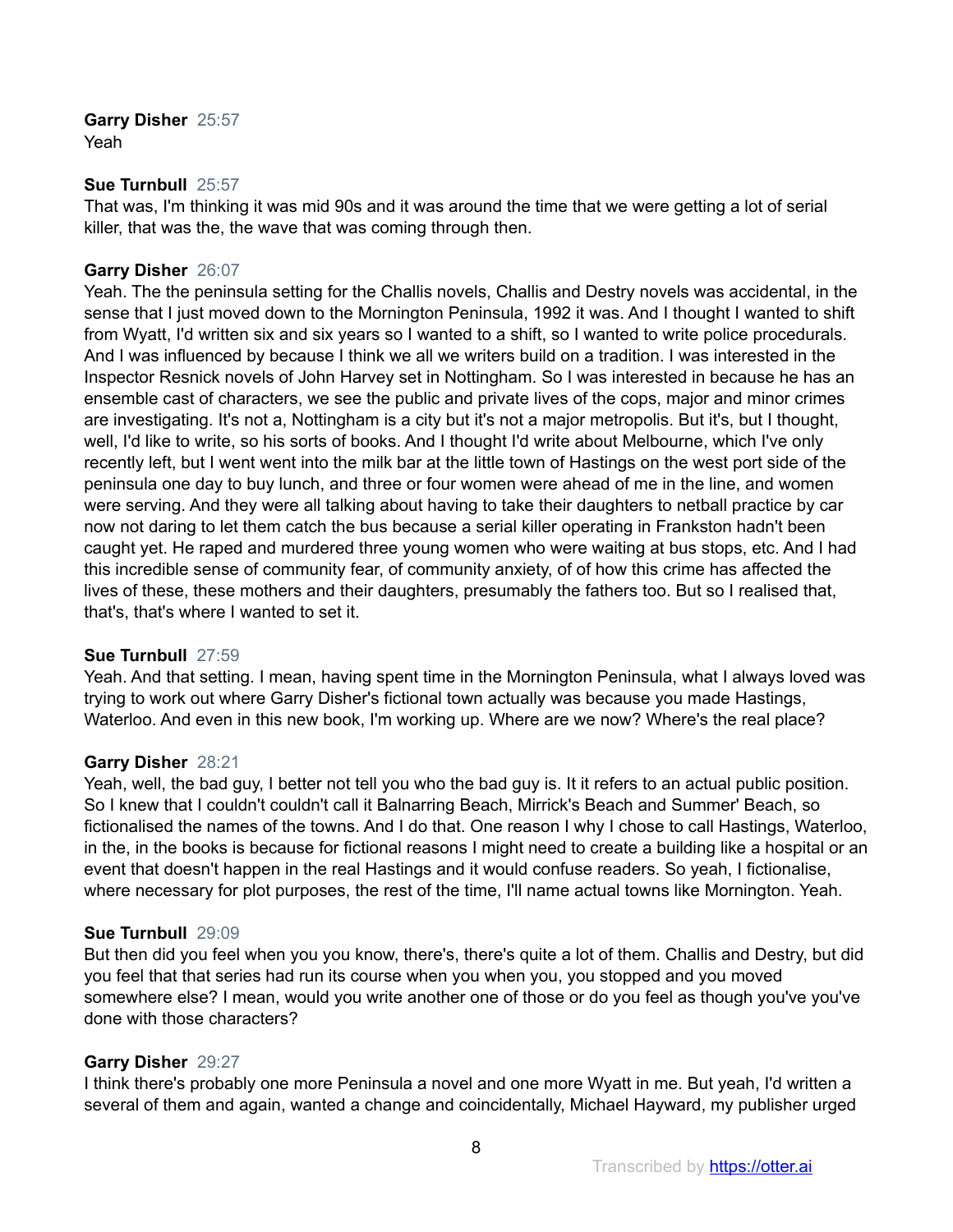me to think about a standalone and that was Bitter Wash Road, which turns out to be the first of a series but when I wrote it, it was intended to be a standalone. Yeah, and I'm writing about the area where I grew up, even though I left there basically when I was 18, or 19 to go to Adelaide University. I'm still excited to pull on my imagination. And every few books over the years I've gone back there. Yeah. Yeah. And you've also written and now, here we might, another little bit of a confession in the way in which our paths crossed. Garry undertook a PhD and wrote a rather fine thesis on rural Noir. I may say because I marked it. And because the novel that he submitted was was Peace wasn't it? Peace, Yeah.

## **Sue Turnbull** 30:33

It was peace, so you know, like I was going to fail it. I mean, really. But you wrote this wonderful essay on rural Noir. And I wonder if you just like to rehearse a few of the arguments that you made there, because, you know, the term Outback noir has now been used, and a whole slew of Australian novels, not set in cities, have kind of been labelled there and you kind of showed that there was a continuity in the history of this kind of representation in Australian crime. So give them the Three Minute Thesis.

#### **Garry Disher** 31:08

The thesis is about recent, several recent Australian crime novels that might be termed rural, rural, or Outback noir, a term coined by a journalist who was writing about the phenomenon of Chris Hammer's, Scrublands, yeah, and Jane Harper's The Dry because they were immense bestsellers in Australia and overseas, and she, she saw it as a phenomenon. And I, I would like I like to argue that my book Bitter Wash Road came before both of those books so that there had been a bit of a tradition already. There's, there's always been rural crime fiction. But what struck me about Peter Temples, some couple of Peter Temples books, my book, Bitter Wash Road, Jock Sarongs novel Quota, set in a fishing village and a couple of others like that, is that the main character is an outsider. A total outsider like Hirsch who's a city boy whose through some indiscretion has been busted down to uniform and sent to a little one officer police station in the bush. So he's a real fish out of water, or Chris Hammer's Scrublands were the main characters a journalist sent to an Outback New South Wales town in the, in mid summer. Jane Harper's main character, Falk, is not a not a total outsider but he hasn't lived there for 20 years. So in a sense, coming back as an outside. So these characters have to, there's a twin elements of tension or suspense or stress for them. They have to learn about the place in order to solve the crimes as they also need to learn about the crime. So it gives a very useful layer of tension in these books. I think the fact that the main characters are outsiders, and some might only stay a very short time. Hirsch has been there for two or three years now I'm currently writing the fourth version. Also, these characters have a circumscribed home. If we think about Michael Connelly's Bosh, he lives in a house up in the in the California, in the hills above Los Angeles and he's been there in every book. That's where he lives. It's, he's firmly rooted to that place, is firmly rooted to the city because he grew up there. And he's firmly rooted to his home. But the characters like Hirsch, who lives in three pokey rooms at the back of a little house on the highway, which the front room of which is the police station, or Chris Hammer's character who stays in a motel, or Jane Harper's character who stays in in a room above the bar of the of the, of the local pub, they have a circumscribed home. I think one thing, one theme of fiction and I think I returned to it a lot in my books, is the search for a true home, a character trying to fit in somewhere and the true home could be a place or it could be the arms of a loved one. Or it could be just simple peace of mind. So I think I think a lot of my books are about that, someone who doesn't quite fit in, but wants to,

#### **Sue Turnbull** 34:39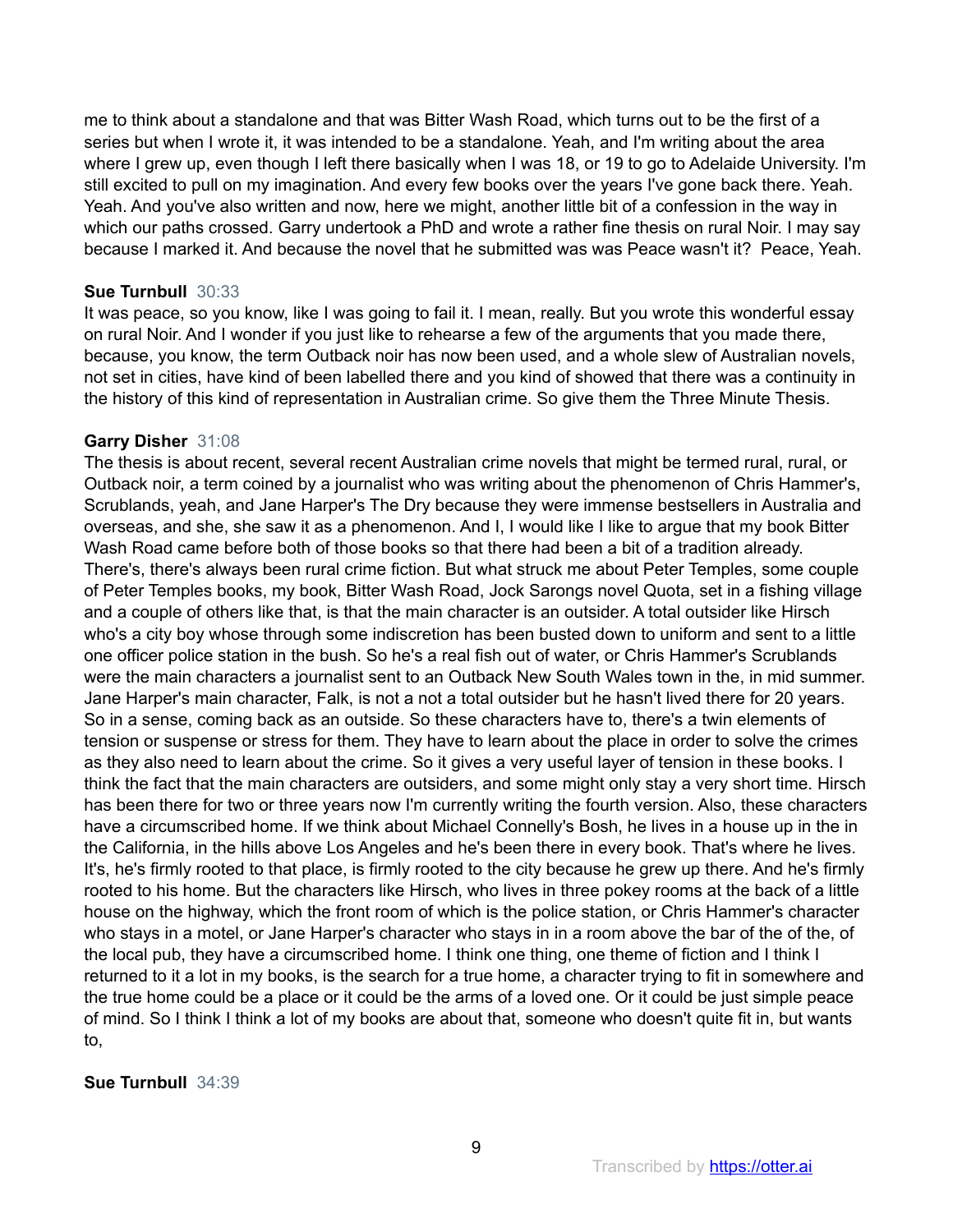But wants to and you've got that interesting situation which of being an insider, let's say that we're talking about the Hirsch novels, you know, because it borrows the town that is, you know this place intimately, but then you're coming back to it after a long time, so you do see it and the little bit that outsider. You know that return when, it's like coming back to something and seeing it for what it was.

# **Garry Disher** 35:07

Yeah, I have often thought over the years since the first Hirsch novel, what? What sort of book would I have written if I lived there? All this time, I had never moved away. But yeah, like, the place exerts a pull on my imagination. I can see it and I can smell it. But each time I do go back, I'm seeing fresh things. I've seen the changes over the years.

# **Sue Turnbull** 35:33

So another fourth Hirsch is on the way.

**Garry Disher** 35:36 Yeah.

# **Sue Turnbull** 35:37

Okay, now, I came across, I want to talk to Garry about his writing. Because we know you walk on the beach every day. Do you do it first thing in the morning or middle of the day?

**Garry Disher** 35:46 Middle of the day

# **Sue Turnbull** 35:47

Okay, so middle of the day. So you write in the morning? And am I right in thinking that it's blue biro handwriting on a foolscap legal pad?

# **Garry Disher** 35:56

Yeah. There's a manuscript. Well, actually, it's the page proofs of this new novel. But my notes for today's session are in blue biro on this, on the back of it, so I recycled. So I write, I can't think through the keyboard very well. I can I can walk I can write very quickly longhand, I can do asterisks and notes to myself and arrows, little reminders on another sheet of paper stuff to look up. I often have my mobile phone next to me, so I can Google stuff quickly. But given that Telstra owns all the infrastructure, and given that we had a big storm a month ago, I've had no internet for three or four weeks. So I've amassed all these questions when I get the Internet back.

# **Sue Turnbull** 36:48

So just as well, you're here then. Yeah and we weren't trying to catch you on zoom in in Balnarring. So alright, so morning, blue biro handwriting. Walk on the beach. And then you come back and then you type it up?

# **Garry Disher** 37:05

No, not always. Sometimes I'll let a few days go by, right. But if I do type it up, it's in effect the second draft because I'm I'm rewriting as I go along, through typing.

#### **Sue Turnbull** 37:18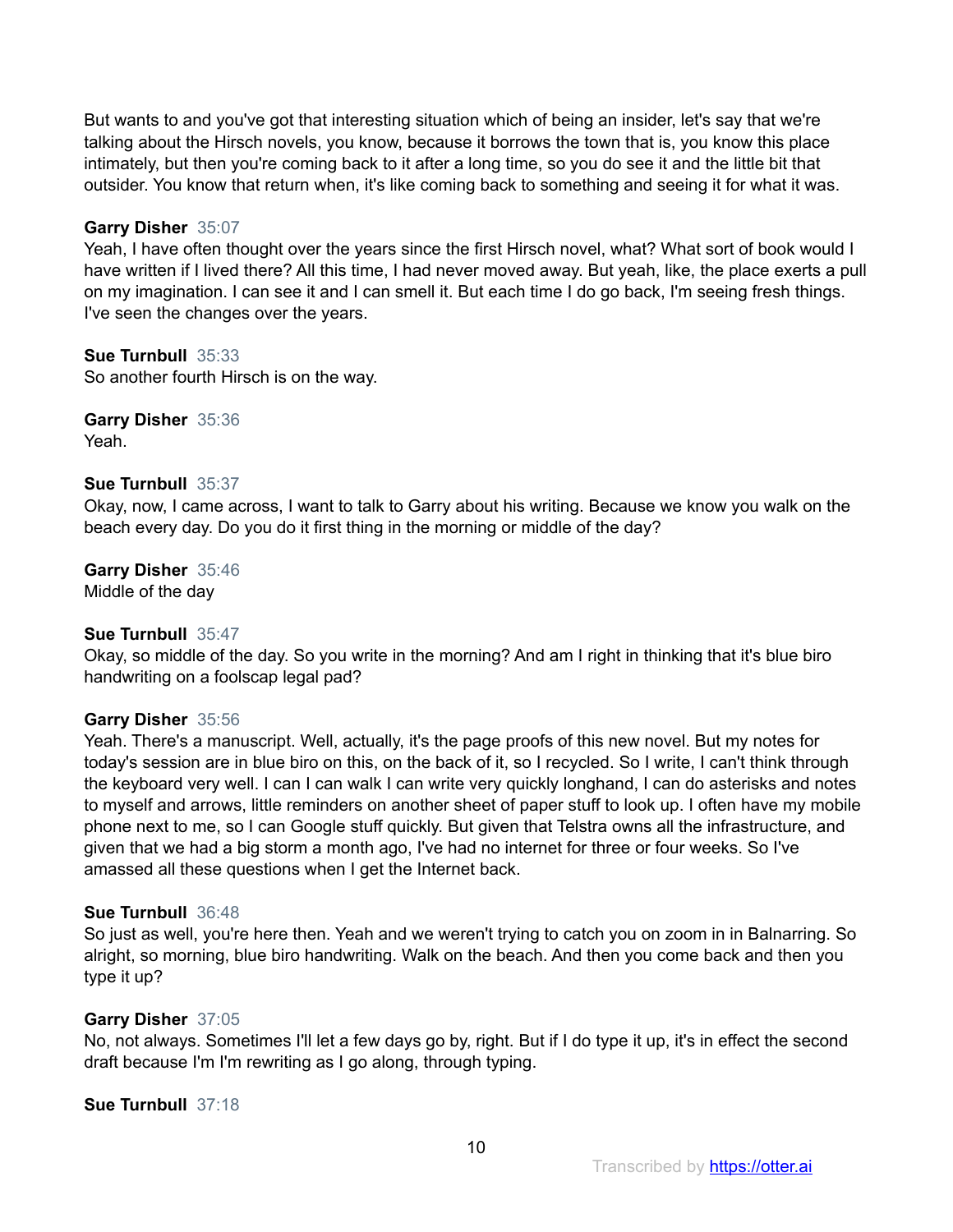So how long would it take you from from whoa to go, to do, thinking about the Hirsch now. The new one.

# **Garry Disher** 37:25

The new one I started probably two months ago. And I probably finished in May and submitted and then I'll get a readers report from the my editor. And then there'll be some rewriting to do. Yeah. It seems to be going well at the moment. But some of my books have been like getting blood from a stone. It's a struggle all the way along. Only a couple of times have I had a book that just sings on the page. The second Wyatt novel, Pay Dirt, I wrote in six weeks. Usually it's several months. Some of the some books, my psycho literary novel, The Sunken Road, took me about 15 years. I struggled with that for a long time.

# **Sue Turnbull** 38:11

You know, actually, Garry, it's really reassuring, I really like hearing that. It's a struggle to write because I think you sort of assume when you read something that reads so beautifully and so eloquently and and sparingly and you think, "Oh God, that must have just been such a dream to write," but it's an actual struggle to get it back to that. That bareness as it were.

# **Garry Disher** 38:35

Yeah, I like a quote from an American poet. He said this morning, "I put the hyphen in hellhound. This afternoon, I took it out."

# **Sue Turnbull** 38:44

I think we're ready to take some questions from the audience or some from chat. If there's any coming through. It looks like we've got one on the chat already. Wow, that's terrific. Thank you very much. Okay, so maybe you've covered this already. But the question came through before your discussion. So we'll say thank you to the Zoom questionnaire. Which was how long does it take you to write a book? And the answer is six weeks or a year or 15 years? How often do you revise the first draft?

# **Garry Disher** 39:21

Yeah, so there are two main drafts the handwritten one and the one I type, and then I print it out. And a lot of the editing then will be fiddly stuff. Every now and again, though, there'll be a major, I might make a major, major structural change. But usually by the time my editor gets it, it might be that'll be prepped by the fourth or fifth draft. By the time my editor gets it, it doesn't need a an enormous amount of work. Most of her editing is getting me to tighten up sentences or to flesh out a scene, that sort of thing. It's important to me to be as perfect as I can make it before I submit it.

# **Sue Turnbull** 39:59

Yeah, I want to ask you a question because I was fortunate enough to have a discussion with an interview with Don Winslow, last year, I think it might have been last year. And he talked about the look of the words on the page that he actually, if he sees a page where there's not enough whitespace, he thinks, Okay, got it. I gotta cut that. So there's actually something about the look on the page. Does that affect you at all?

# **Garry Disher** 40:25

No, but I understand it. Yeah. Yeah,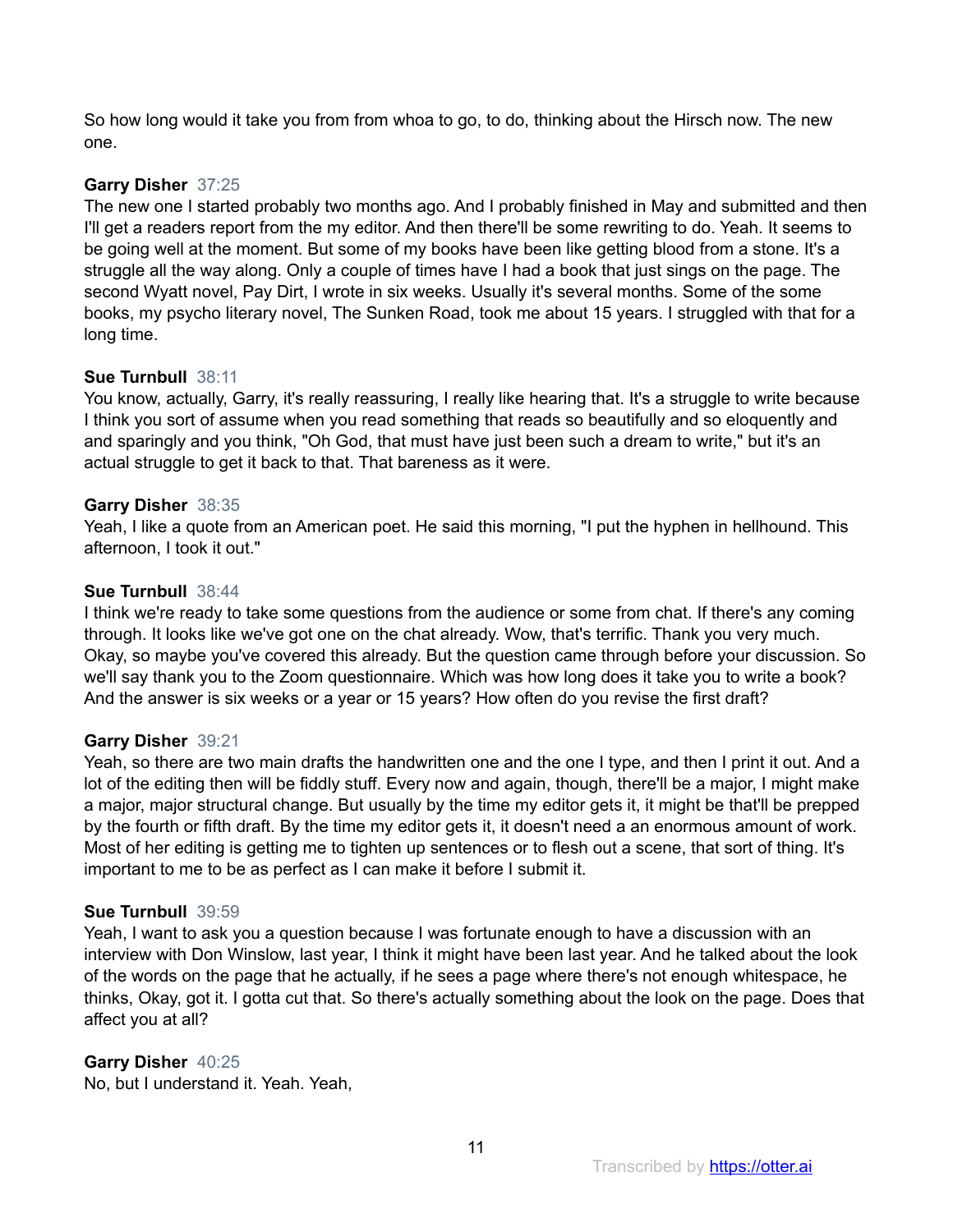#### **Sue Turnbull** 40:28

I do, too. Got a question. In the front. The question is about the Charles renovating the de Havilland dragon in in the Peninsual books and is that an autobiographical moment?

#### **Garry Disher** 40:43

I only in the sense that I loved making model planes when I was a kid and when I moved down to the peninsula, near a nearby town Tiab, has a nice little airfield. And it has not an annual air show, but every two or three years, it'll have an air show. And often, it's vintage aircraft, that will be on show. And I saw de Havilland repeat or rapiday, I'm not sure how they pronounced it back then. And I thought, what a lovely looking old plane, and I could see Hal Challis, renovating it, restoring it, because that's what's happening in some of the hangars around this airfield, old planes being restored. That's where that came from.

#### **Sue Turnbull** 41:28

Lovely. Okay, we've got another one at the back. So the question is, does does Garry share his draft? And the answer is...

# **Garry Disher** 41:35

No. A couple of times, I've shown the final draft before it goes to the publisher to a couple, a couple of friends over the years, but generally not. I would only ever show a draft to someone whose opinion I trusted and valued. I wouldn't show it to my mum, for example. You know, don't show it to a loved one who's going to automatically praise it. You want someone who will give you good hard feedback.

## **Sue Turnbull** 42:04

Sorry, yeah, my son should listen to that. I get wrong when I give him good hard feedback. Your my mother! Okay, what was the biggest challenge to change from writing short stories to writing novels?

# **Garry Disher** 42:21

Yeah, that's a really good question. My impulse to write novels came out of the fact that I couldn't afford to write short stories. I might spend several weeks on a short story get it, send it often magazine, it might get published, I might get a check for \$100. Or I might just simply get a free copy of the magazine. And I couldn't exist for very long as a writer doing that. So that's, and I suppose I was guilty of that, that feeling of new writers that the pinnacle is, is the novel. I don't think that anymore. I think the pinnacle of fiction writing is the short story. That's the ultimate for me, is a perfect short story. If you read anything by Alice Monroe, for example, wonderful short stories, or William Trevor or any of those people. As it so happened, when I started writing Steal Away, which was my first novel, it was published by Harper Collins, Angus and Robertson it was called back then, which is now a blockchain, but it was a publisher. I had been reading contemporary American fiction, and a lot of the, a lot of their novels were the few that I read that back then, were little episodic little fragmentary novels, built around fragments. There's a an American writer called Evan, I think it's Evan Connell, he wrote two novels called Mr. Bridge and Mrs. Bridge. And they're like little snippets, little scenes. Some might be two pages long. Some might only be a sentence long or a paragraph line long. They were like little stories, really. So in a sense, I was writing short stories moving from then to writing a novel that was in fact a lot of little short stories, or little scenes little snippets before I wrote a so called proper novel.

#### **Sue Turnbull** 44:19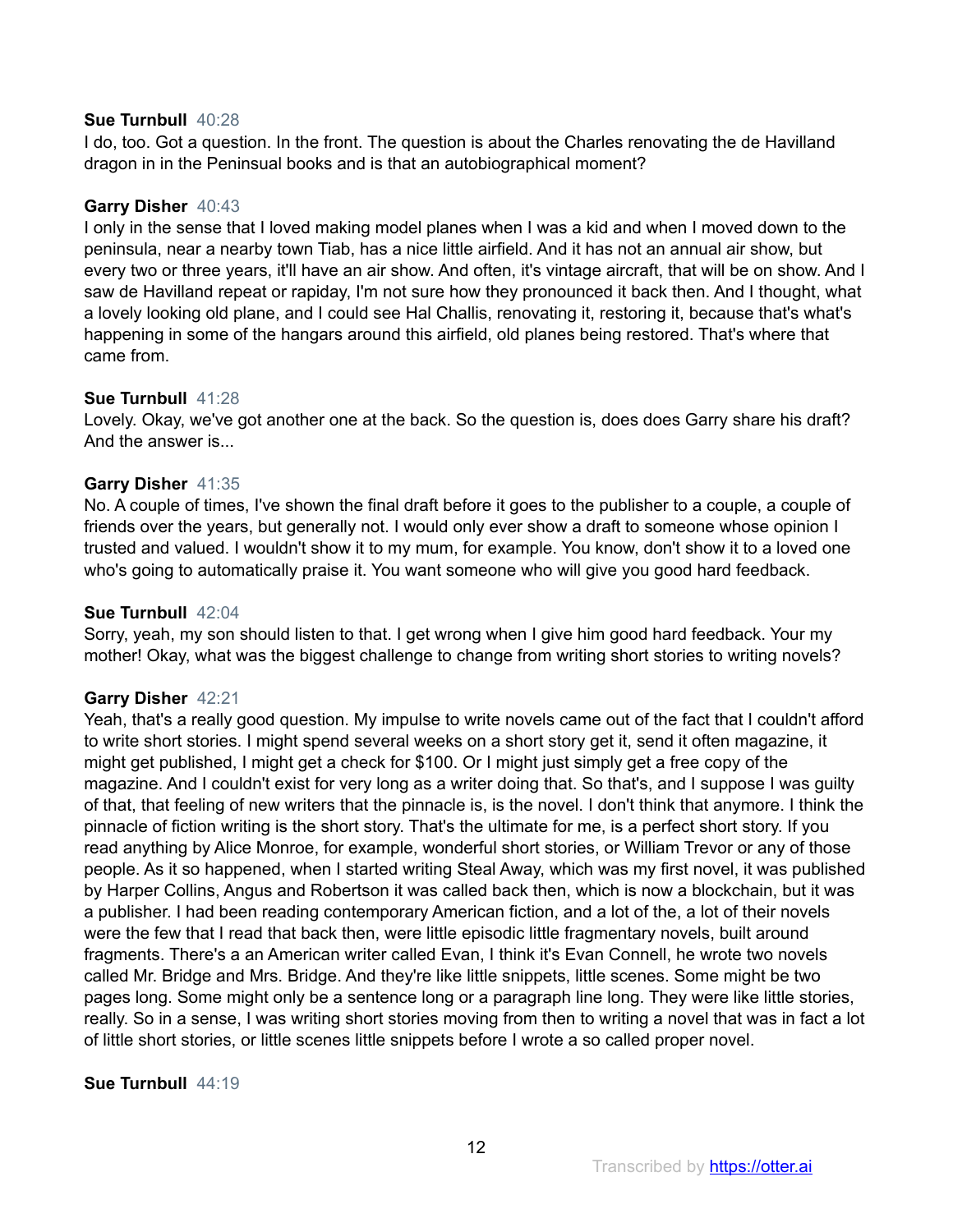I like that, a proper novel. Okay, we've got another question that came through the zoom. This is an interesting one, Garry, how do you form the female characters?

# **Garry Disher** 44:37

I don't know. It's I'll have to say that I don't have many male friends. I feel uncomfortable in the company of men. Often, most of my friends are women. And I like the company. I liked listening to them. When I wrote The Sunken Road, which is also set in the wheat and wool country of the mid north of South Australia, it's not a crime novel. It's a literary novel. I wanted to do what Alice Monroe does in Canada, she writes about small town, small farm life in southern Ontario. I thought I wanted to do that. But in a novel, and my main character was going to be a farmer. And I wanted to tell his life story. But he, to use that horrible expression, he didn't speak to me, I couldn't hear him. I used to love going home to the farm, I still call it home, actually, I ued to love going home to the farm and doing farm work with my father, for example, checking that the sheep troughs had water in them or fixing a broken fence or whatever it might be. But what I really loved was sitting around the kitchen table with my mother and my aunt and my sister, listening to the local gossip. So the lives of women. I realised then, I wanted to write about her, that woman, so the novel is structured, episodically or not no fragmentary way as well. It's, I tell her life story from childhood to old age, over and over again in each little thematic section. So it's quite a departure from me. Most fiction is linear in structure. Time was chronological but I tried something different with it.

# **Sue Turnbull** 46:24

Maybe this is why I like your male characters so much. They they they're not overt to the masculine. Is it possible? Could I hit on something there? How do you understand how the cops work?

# **Garry Disher** 46:38

Well, I should say that some of it I simply make up. For example, Inspector Challis, realistically, he wouldn't be an inspector in a in a small regional police station. It'd be. It'd be a Senior Sergeant probably. But having said that, The Hirsch novels, I was drawing on my brother, my brother was a policeman. He's retired now. But he was a country cop. He tried to work on the farm with my father, but they had a great personality clash. So he became a cop, and he worked in outback towns. No far distant Outback, dusty town, so he's terrific to pick his brains. When I wrote the Peninsula novels, I went to the local police and I think the police often feel maligned. So they like it if someone shows a serious interest in what they're doing. So the the police at ah at the Hastings police station, there's a big uniformed branch, it was also a training police station. So there were Police Cadets there. There was, you know, small civilian staff, and a little little CID. That's called cru. Now I think of for detectives. So I got a glimpse from from that, but a lot of stuff I make up and probably I hope I don't get it wrong, but oh, and newspapers, I've I've been collecting newspaper clippings for years and years and years. That told me something about police culture, the bullying culture, the treatment of females, cops, corruption, whatever it might be, not because I want to stick the boot into the cops but it gives me a sense of ordinary fallible human beings and how that fallibility might show itself in a police force.

# **Sue Turnbull** 46:42

Have you ever had any feedback from the police in the Mornington Peninsula? Does it, do they read your books?

# **Garry Disher** 47:31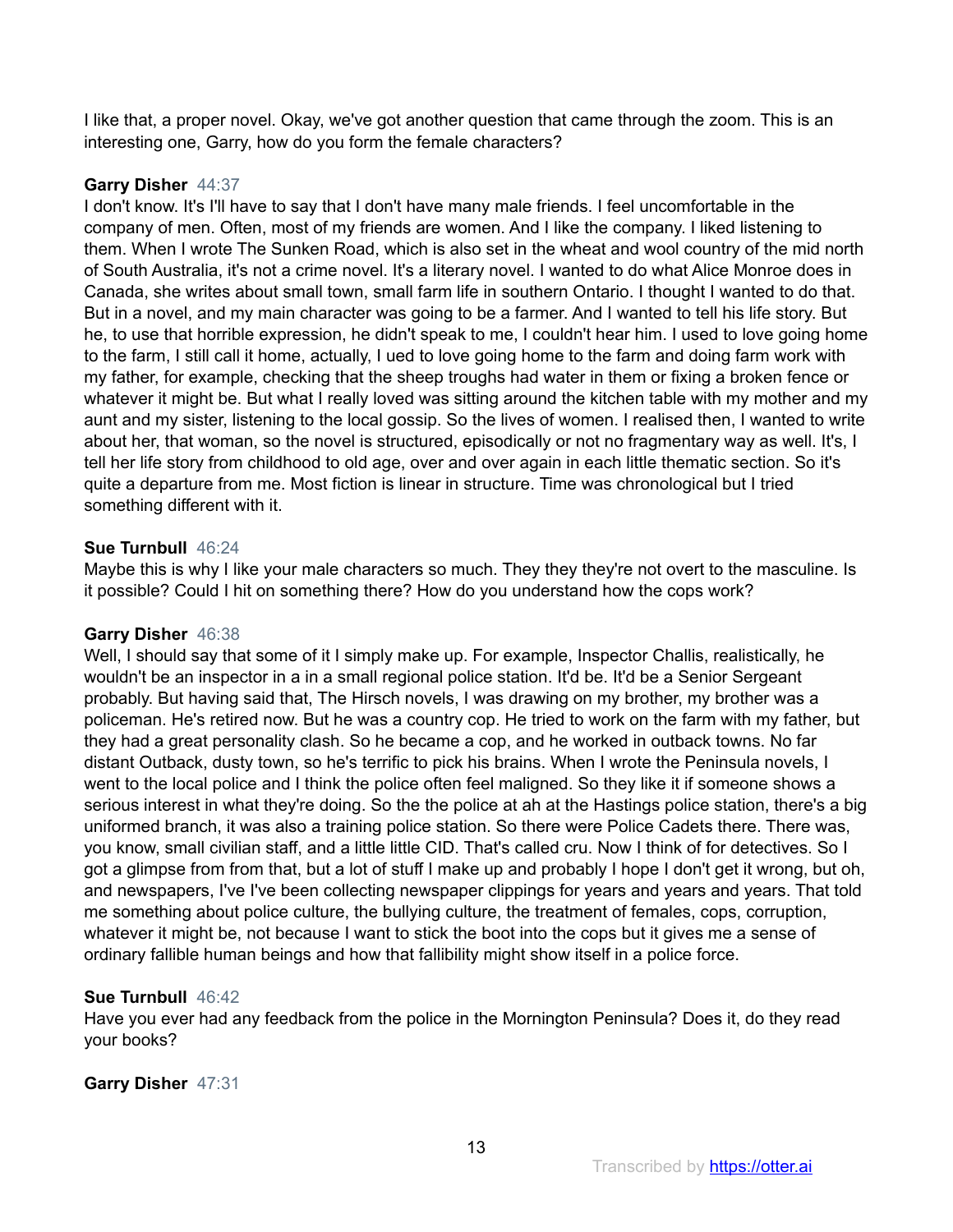I don't know if they do, but I've I've had a couple of cops over the years say that they were like, they liked the books. So I'm not sure about the Peninsula cops.

# **Sue Turnbull** 48:54

Okay, the question is about Cold Bright Lights, and the character of Allen All and whether he and the fact that he transgressed he crossed over and presented a very much more morally complex character and would would you return to him?

# **Garry Disher** 49:10

Okay, good question. Very briefly, Eleanor, is and again I got from a newspaper clipping about the Victoria Police, attracting back recently retired detectives, to work cold cases to free the younger detectives for more active cases. And instantly when I read that article, I can see my main character, he's been in the police force for a very long time and he's but he's been retired for five years. He's, he's a bit bored. He doesn't know where he's going with his life. He lives in a complicated situation of big old house in Melbourne with his daughter. Lives in one bedroom, his wife sometimes lives in another bedroom and some other transients come and come and go. And I instantly saw him in my head when I read that newspaper clipping so I had my main character there already. He, we see all through the book, you know, it's a police procedural in the sense that he solved some cold cases. We see him investigating cold cases. But one of the transients in his house in a little room, little suite of rooms of the back is one of those old tumbled down two or three storey tenement houses you find in North County in Colton and North Carlton. He takes in a woman who's fled a violent husband with her daughter and is going through family court case. And, and Eleanor is helping her out. He takes in waifs and strays if you like and helps them out in their personal lives if you can. And this situation for this poor woman gets even worse. And he finds himself committing an ultimate step into the dark side. Yeah. I had to ask myself, though, is he like that all the way through when I first started the book? Or an undecided? No. Which meant then, the pressure on me as a writer, to get the reader to believe that he would take this ultimate step. So I just tighten the screws really?

# **Sue Turnbull** 51:36

Yeah, that's making the reader believe. Yeah. And you do that so well in your books. I mean, Hirsch is so real to me. I don't know if people who are fans of Hirsch, the Hirsch the place, but it's the way in which you render the places real, you know, the observations, the the people on the beach that we see on the Mornington Peninsula. It's that extraordinary sense of place that you have. This is my last question to you. Are you, when you're writing a crime novel, obviously there is the character there is the story, but then there is the place. What do you think gives you more pleasure writing the people or the place?

# **Garry Disher** 52:23

I think writing people. Yeah, I think I think characters matter more than plot, but I would, I would say that. I would say that many new writers and I used to teach creative writing for many years. Many new writers don't pay any attention to the setting. That in their books in their stories that manuscript drafts, the setting is static and in their heads as creative beings. The setting is static. Okay, two characters are having an argument in the lounge room about the state of their marriage. Okay, I better depict the lounge room okay, well, the curtains are drawn the televisions off. That's enough. But to me as a writer, there's never enough that the place that could be a room it could be even be Hirsch behind the steering wheel of these police Hilux will say something about the character and there's something about character interactions, something about the plot will influence them where necessary. So it's it is the